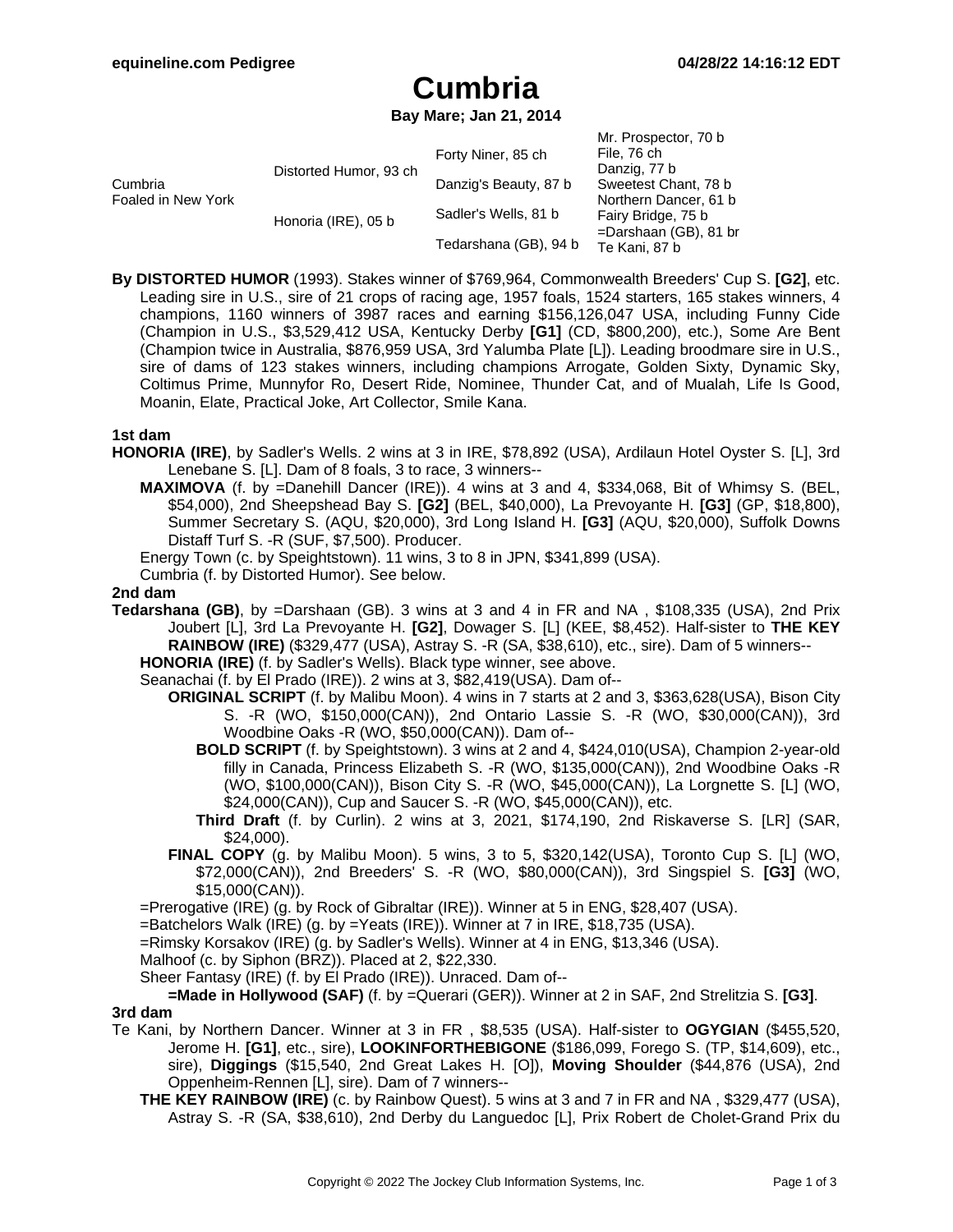## **Cumbria**

## **Bay Mare; Jan 21, 2014**

Lion d'Angers [L], Tiller S. -R (SA, \$12,810), Warden S. -R (DMR, \$11,000), 3rd San Fernando S. **[G2]**, Kobuk King S. -R (DMR, \$8,250). Sire.

- **Tedarshana (GB)** (f. by =Darshaan (GB)). Black type placed winner, see above.
- Only Vanda (f. by =Linamix (FR)). 3 wins at 3 and 4 in AUS, \$26,986 (USA). Dam of--
	- **=WARPATH (AUS)** (f. by =Reset (AUS)). 7 wins in 13 starts at 3 and 4 in AUS, \$213,453 (USA), Lean & Hayward Aspiration S. [L]. Dam of--
		- **=POSITIVE PEACE (AUS)** (f. by =Stratum (AUS)). 9 wins, 3 to 5 in AUS, \$381,736 (USA), Jim Beam Emancipation S. **[G2]**, Daily Press Nivison **[G3]**, 3rd Hyland Race Colours Hot Danish Breeders Classic S. **[G2]**.
		- **=Rotator (AUS)** (f. by =Not A Single Doubt (AUS)). 3 wins at 3 and 4 in AUS, \$108,210 (USA), 2nd Widden S. **[G3]**.
		- **=Alkaashef (AUS)** (c. by =Stratum (AUS)). Winner at 2 in AUS, \$31,856 (USA), 3rd Uci S.  $[L]$ .
	- =Limerock (AUS) (f. by =Charge Forward (AUS)). 5 wins at 3 in AUS, \$155,005 (USA). Dam of--
		- **=LIMESTONE (AUS)** (f. by =Helmet (AUS)). 2 wins at 2 in AUS, \$209,099 (USA), Ladbrokes Blue Diamond Preview **[G3]**, 2nd Ladbrokes Blue Diamond Prelude **[G2]**.
- =Tekindia (FR) (f. by =Indian Ridge (IRE)). Winner at 3 in FR , \$8,808 (USA). Dam of--
	- **=WADE GILES (IRE)** (g. by Azamour (IRE)). 6 wins, 3 to 6 in HK and IRE, \$1,125,321 (USA), Cathay Pacific Jockey Club Mile **[G2]**, 2nd O'Briens Wines Supporting Jack & Jill Solonaway S. **[G3]**, Diamond S. **[G3]**, Chinese Club Challenge Cup [L], National Day Cup [L], etc.
- $=$ Triomphant (GB) (c. by  $=$ Linamix (FR)). 8 wins, 3 to 6 in FR, \$218,345 (USA). Sire.
- Tuscan Prince (g. by Quiet American). 6 wins, 3 to 5, \$114,100.
- =Teknash (FR) (c. by Nashwan). 5 wins, 4 to 11 in IRE, \$76,131 (USA).
- Beggin' (c. by Pulpit). Placed at 3, \$9,130.

#### **4th dam**

- Gonfalon, by Francis S. Winner at 3, \$19,100. Half-sister to **PADDOCK PARK** (\$42,191, Jockey Club Cup H.), **Splendid Tab** (\$36,336, 3rd Board of Governors' H. **[G3]**, sire). Dam of 8 winners, including--
	- **OGYGIAN** (c. by Damascus). 7 wins in 10 starts at 2 and 3, \$455,520, Jerome H. **[G1]**, Dwyer S. **[G1]**, Futurity S. **[G1]**, Riva Ridge S. [L] (BEL, \$48,900), 3rd Pegasus H. **[G2]**. Sire.
	- **LOOKINFORTHEBIGONE** (c. by State Dinner). 4 wins in 7 starts at 3 and 4, \$186,099, Forego S. (TP, \$14,609), 2nd Arkansas Derby **[G1]**, 4th Santa Anita Derby **[G1]**. Sire.
	- **Moving Shoulder** (c. by Gone West). 5 wins, 2 to 6 in GER, \$44,876 (USA), 2nd Oppenheim-Rennen [L]. Sire.
	- **Diggings** (g. by Mr. Prospector). 2 wins at 5, \$15,540, 2nd Great Lakes H. [O].
	- Gone Private (f. by Private Account). Winner at 4, \$20,655.
		- **QUE PASO** (g. by Cherokee Run). 16 wins, 2 to 9, \$354,064, Unbridled H. [L] (LAD, \$45,000), 2nd Ruidoso Derby S. (RUI, \$11,660), 3rd Essex H. [L] (OP, \$10,000), Prairie Meadows H. [L] (PRM, \$10,000).
	- Te Kani (f. by Northern Dancer). See above.
	- My Banner (f. by Native Charger). Winner at 2, \$6,606.
	- Hopespringsagain (f. by Miswaki). Placed at 3, \$3,120.
		- **Arabic Treasure** (c. by Shahrastani). Winner at 2 and 3 in IRE, \$27,103 (USA), 3rd Eyrefield E.B.F. S. [L], Beamish Stout Ruby S. [L].

**Something Young** (f. by Salt Lake). Winner at 2, \$25,130, 2nd Marshua S. [L] (LRL, \$10,880). Katie Love (f. by Manila). Unraced.

- **TIMELESS LOVE** (f. by Gilded Time). 5 wins, 2 to 4, \$179,448, Ohio Valley H. [L] (MNR, \$46,260), Gowell S. (TP, \$31,300), 2nd Wishing Well S. (TP, \$10,000), Queen S. (TP, \$10,000), 3rd Cincinnati Trophy S. (TP, \$5,000).
	- **Miss Pine Top Az.** (f. by Wolf Power (SAF)). Winner at 3, \$15,640, 3rd Cactus Cup H. (TUP, \$2,500).
- Fair to All (f. by Al Nasr (FR)). Unraced.
	- **HONOUR AND GLORY** (c. by Relaunch). 6 wins at 2 and 3, \$1,202,942, Metropolitan H. **[G1]**, Breeders' Futurity **[G2]**, San Rafael S. **[G2]**, King's Bishop S. **[G2]**, San Miguel S. [L] (SA, \$64,350), etc. Sire.
	- **Merciful Judge** (c. by Easy Goer). 5 wins at 2 and 4, \$117,873, 3rd Perpetuate S. [L] (AQU, \$6,456).